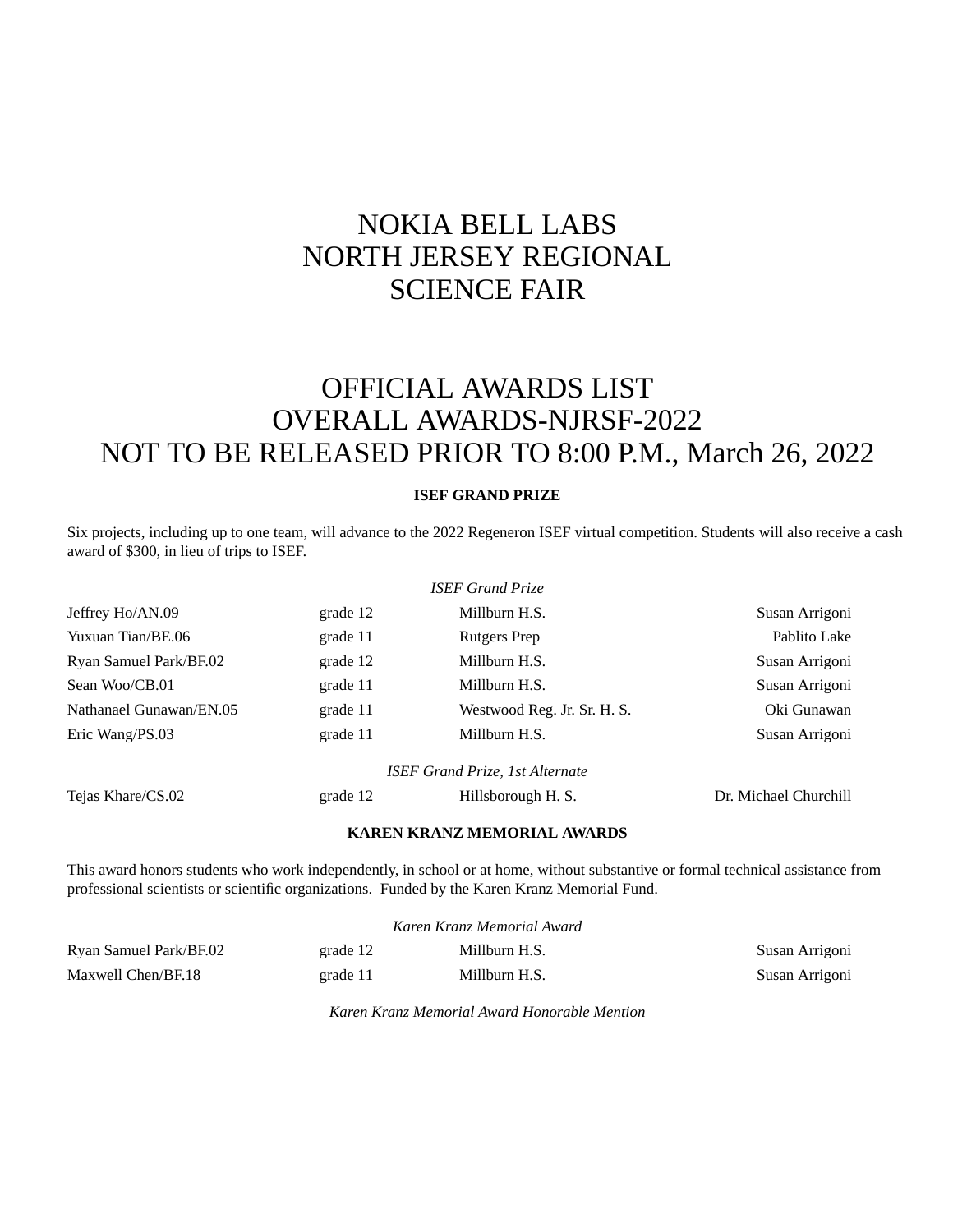### **NJIT CPCP ACADEMY COLLEGE COURSES SCHOLARSHIP**

NJIT offers a one-time summer, fall, or spring semester scholarship (tuition) to enroll in one credit-bearing college course (up to 3 credits) through the Center for Pre-College Programs (CPCP) at NJIT. This course will be offered on the NJIT campus. Credits are transferable to a college the students attends, NJIT or elsewhere. Cash value: \$1,647.

|                      |          | <b>NJIT CPCP Academy Scholarship</b>          |                  |
|----------------------|----------|-----------------------------------------------|------------------|
| Muhil Thendral/CH.08 | grade 10 | Ridge H.S.                                    | Thamizh Thendral |
|                      |          | NJIT CPCP Academy Scholarship First Alternate |                  |
| Nicholas Yoo/BT.03   | grade 10 | <b>Delbarton School</b>                       | Brian Theroux    |

## **NJIT ACADEMIC FELLOWSHIP**

NJIT sponsors two 4-year academic fellowships for \$1,000 per year, awarded to outstanding 11th grade projects in engineering, math, physics, or chemistry. Conditional on normal admission procedures. This fellowship will be granted in addition to any other meritbased aid the student may have qualified for.

|                         |          | NJIT Academic Fellowship                  |                  |
|-------------------------|----------|-------------------------------------------|------------------|
| Yuxuan Tian/BE.06       | grade 11 | <b>Rutgers</b> Prep                       | Pablito Lake     |
| Katie Koo/CH.02         | grade 11 | Northern Valley Demarest                  | Kristen Thompson |
|                         |          | NJIT Academic Fellowship First Alternate  |                  |
| Nathanael Gunawan/EN.05 | grade 11 | Westwood Reg. Jr. Sr. H. S.               | Oki Gunawan      |
|                         |          | NJIT Academic Fellowship Second Alternate |                  |
| Jonathan Slohoda/BE.05  | grade 11 | Woodbridge H. S.                          | Tina Clarke      |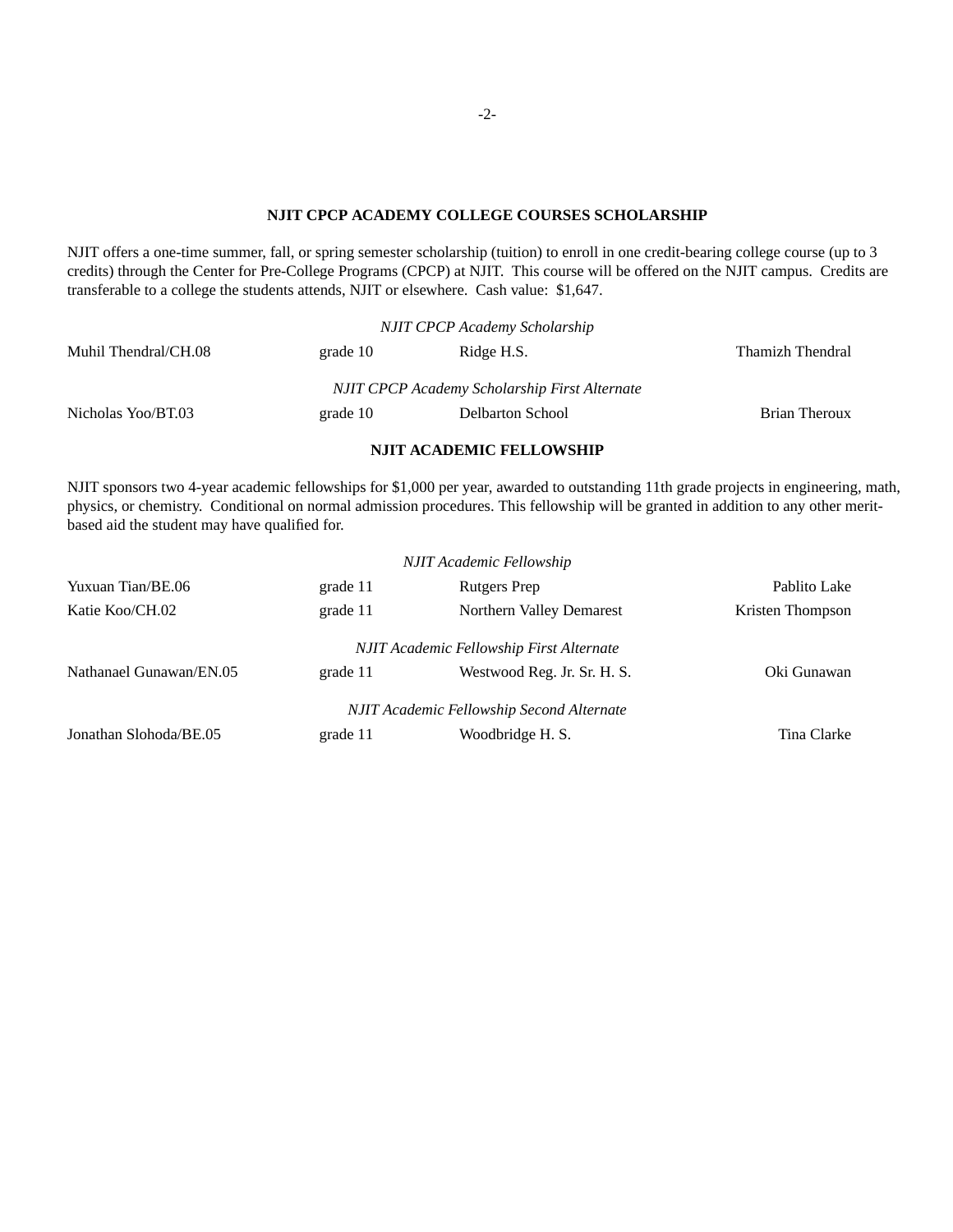# **CATEGORY AWARDS**

## **Animal Sciences**

| First    | Jeffrey Ho/AN.09                                                                            | grade 12                                        | Millburn H.S.                                                                    |
|----------|---------------------------------------------------------------------------------------------|-------------------------------------------------|----------------------------------------------------------------------------------|
| Second   | Saule Juskelyte/AN.10                                                                       | grade 11                                        | River Dell Reg. H. S.                                                            |
| Third    | Jake Agranovich/AN.03<br>Jonathan Mathew/AN.03<br>Mirika Jambudi/AN.06<br>Uma Nagella/AN.01 | grade 11<br>grade 11<br>grade 11<br>grade 11    | Pascack Hills H. S.<br>Pascack Hills H. S.<br>The Pingry School<br>Millburn H.S. |
|          |                                                                                             | <b>Behavioral Science</b>                       |                                                                                  |
| First    | Sarah M. Pajaro/BS.10                                                                       | grade 12                                        | Woodbridge H.S.                                                                  |
| Second   | Emily Hickey/BS.02                                                                          | grade 9                                         | Summit H. S.                                                                     |
| Third    | Tara Mahon/BS.05                                                                            | grade 12                                        | Woodbridge H.S.                                                                  |
| Hon.Men. | Samantha Gavina/BS.09                                                                       | grade 11                                        | Woodbridge H.S.                                                                  |
|          |                                                                                             | <b>Bioinformatics and Computational Biology</b> |                                                                                  |
| First    | Ryan Samuel Park/BF.02                                                                      | grade 12                                        | Millburn H.S.                                                                    |
| Second   | Oran S. Goodman/BF.14<br>Mihir Rao/BF.04                                                    | grade 11<br>grade 12                            | The Frisch School<br>Chatham H.S.                                                |
| Third    | Maxwell Chen/BF.18<br>Jolene Wang/BF.10                                                     | grade 11<br>grade 11                            | Millburn H.S.<br>Newark Acad.                                                    |
| Hon.Men. | Zack Sun/BF.08<br>Evan Wen/BF.16                                                            | grade 11<br>grade 11                            | Tenafly H. S.<br>The Pingry School                                               |
|          |                                                                                             | <b>Biomedical Engineering</b>                   |                                                                                  |
| First    | Yuxuan Tian/BE.06                                                                           | grade 11                                        | <b>Rutgers</b> Prep                                                              |
| Second   | Jonathan Slohoda/BE.05                                                                      | grade 11                                        | Woodbridge H.S.                                                                  |
| Third    | Ambika Polavarapu/BE.02                                                                     | grade 12                                        | Millburn H.S.                                                                    |
| Hon.Men. | Sahasra Pokkunuri/BE.07                                                                     | grade 11                                        | Old Bridge H. S.                                                                 |
|          |                                                                                             | <b>Biostatistics</b>                            |                                                                                  |
| First    | Param Malik/BT.04                                                                           | grade 11                                        | Academies@Englewood                                                              |
| Second   | Tamar Peleg/BT.07                                                                           | grade 11                                        | Tenafly H. S.                                                                    |
| Third    | Xinyue Fan/BT.01                                                                            | grade 12                                        | Chatham H.S.                                                                     |
|          |                                                                                             | <b>Cell Biology &amp; Microbiology</b>          |                                                                                  |
| First    | Sean Woo/CB.01                                                                              | grade 11                                        | Millburn H.S.                                                                    |
| Second   | Jinsuh Kim/CB.02<br>Nicole Golub/CB.02<br>Subin Pyo/CB.05                                   | grade 11<br>grade 11<br>grade 10                | Pascack Hills H. S.<br>Pascack Hills H. S.<br>Tenafly H. S.                      |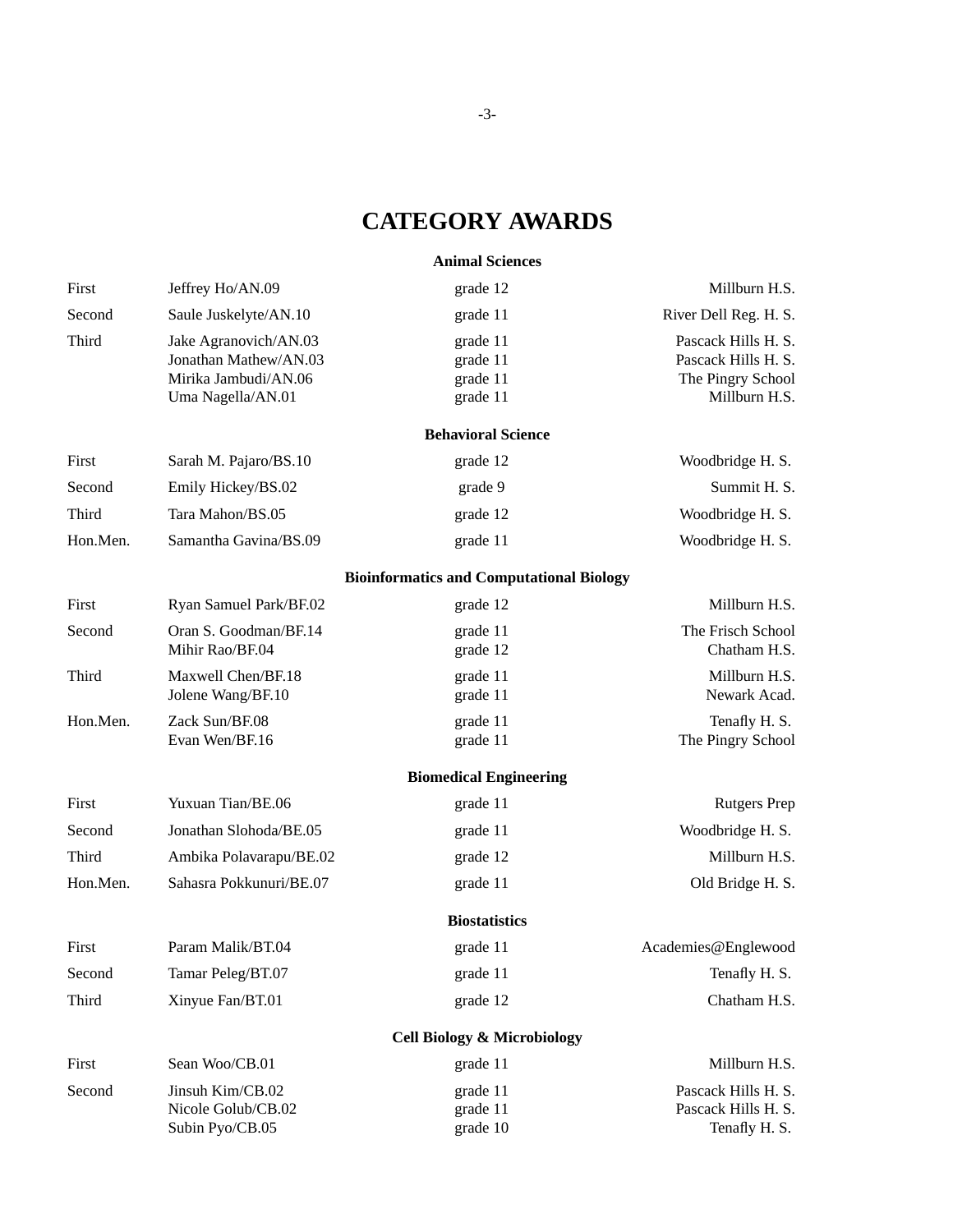| Third    | Aaryan Pugazendhi/CB.04<br>Lucy Zhao/CB.09                                                                                    | grade 12<br>grade 11                                     | Millburn H.S.<br><b>Rutgers</b> Prep                                                                    |
|----------|-------------------------------------------------------------------------------------------------------------------------------|----------------------------------------------------------|---------------------------------------------------------------------------------------------------------|
|          |                                                                                                                               | <b>Chemistry</b>                                         |                                                                                                         |
| First    | Jeffrey Xu/CH.03                                                                                                              | grade 11                                                 | Livingston H. S.                                                                                        |
| Second   | Muhil Thendral/CH.08                                                                                                          | grade 10                                                 | Ridge H.S.                                                                                              |
| Third    | Katie Koo/CH.02                                                                                                               | grade 11                                                 | Northern Valley Demarest                                                                                |
|          |                                                                                                                               | <b>Computer Science</b>                                  |                                                                                                         |
| First    | Tejas Khare/CS.02<br>Elaina Mann/CS.09                                                                                        | grade 12<br>grade 12                                     | Hillsborough H. S.<br>Livingston H. S.                                                                  |
| Second   | Willy Chan/CS.01                                                                                                              | grade 12                                                 | Chatham H.S.                                                                                            |
| Third    | Shikhar Ahuja/CS.12<br>Aarush Gupta/CS.12<br>Yunsung Lee/CS.08<br>Akul Sethi/CS.08<br>Andy Xu/CS.07                           | grade 12<br>grade 12<br>grade 12<br>grade 12<br>grade 11 | Montgomery H.S.<br>Montgomery H.S.<br>Pascack Hills H. S.<br>Pascack Hills H. S.<br>Millburn H.S.       |
| Hon.Men. | Jack Madigan Grbic/CS.03<br>Zayn Rekhi/CS.19<br>Youhao Steve Wang/CS.16<br>Anthony Zhai/CS.05<br>Suchisrit Gangopadhyay/CS.05 | grade 10<br>grade 10<br>grade 11<br>grade 11<br>grade 11 | Delbarton School<br>Millburn H.S.<br><b>Union County Magnet HS</b><br>Montgomery H.S.<br>The Hun School |
|          |                                                                                                                               | <b>Earth &amp; Environmental Sciences</b>                |                                                                                                         |
| First    | Saachi Kuthari/EV.02                                                                                                          | grade 11                                                 | Millburn H.S.                                                                                           |
| Second   | Nupur Ballal/EV.04                                                                                                            | grade 11                                                 | Kent Place School                                                                                       |
| Third    | Trayee Jha/EV.05                                                                                                              | grade 11                                                 | Pascack Hills H. S.                                                                                     |
| Hon.Men. | Prisha Malik/EV.01                                                                                                            | grade 9                                                  | Acad. for Math, Science & Engineering                                                                   |
|          |                                                                                                                               | <b>Engineering</b>                                       |                                                                                                         |
| First    | Nathanael Gunawan/EN.05                                                                                                       | grade 11                                                 | Westwood Reg. Jr. Sr. H. S.                                                                             |
| Second   | Geonhun Lee/EN.01                                                                                                             | grade 11                                                 | Bergen Catholic H. S.                                                                                   |
| Third    | Derek Jeon Myung/EN.03                                                                                                        | grade 11                                                 | Dwight Morrow-Academies@Englewood                                                                       |
| Hon.Men. | Samhita Pokkunuri/EN.07                                                                                                       | grade 9                                                  | Old Bridge H. S.                                                                                        |
|          |                                                                                                                               | <b>Mathematics</b>                                       |                                                                                                         |
| Second   | Phillip K. Gao/MA.04                                                                                                          | grade 10                                                 | Ridge H.S.                                                                                              |
| Third    | Blake Kessler/MA.03                                                                                                           | grade 11                                                 | Kinnelon H. S.                                                                                          |
|          |                                                                                                                               | <b>Physics &amp; Astronomy</b>                           |                                                                                                         |
| First    | Dylan Liu-Walter/PH.04                                                                                                        | grade 12                                                 | Millburn H.S.                                                                                           |
| Second   | Vincenzo Damato/PH.01                                                                                                         | grade 11                                                 | <b>Barnstable Acadmey</b>                                                                               |

-4-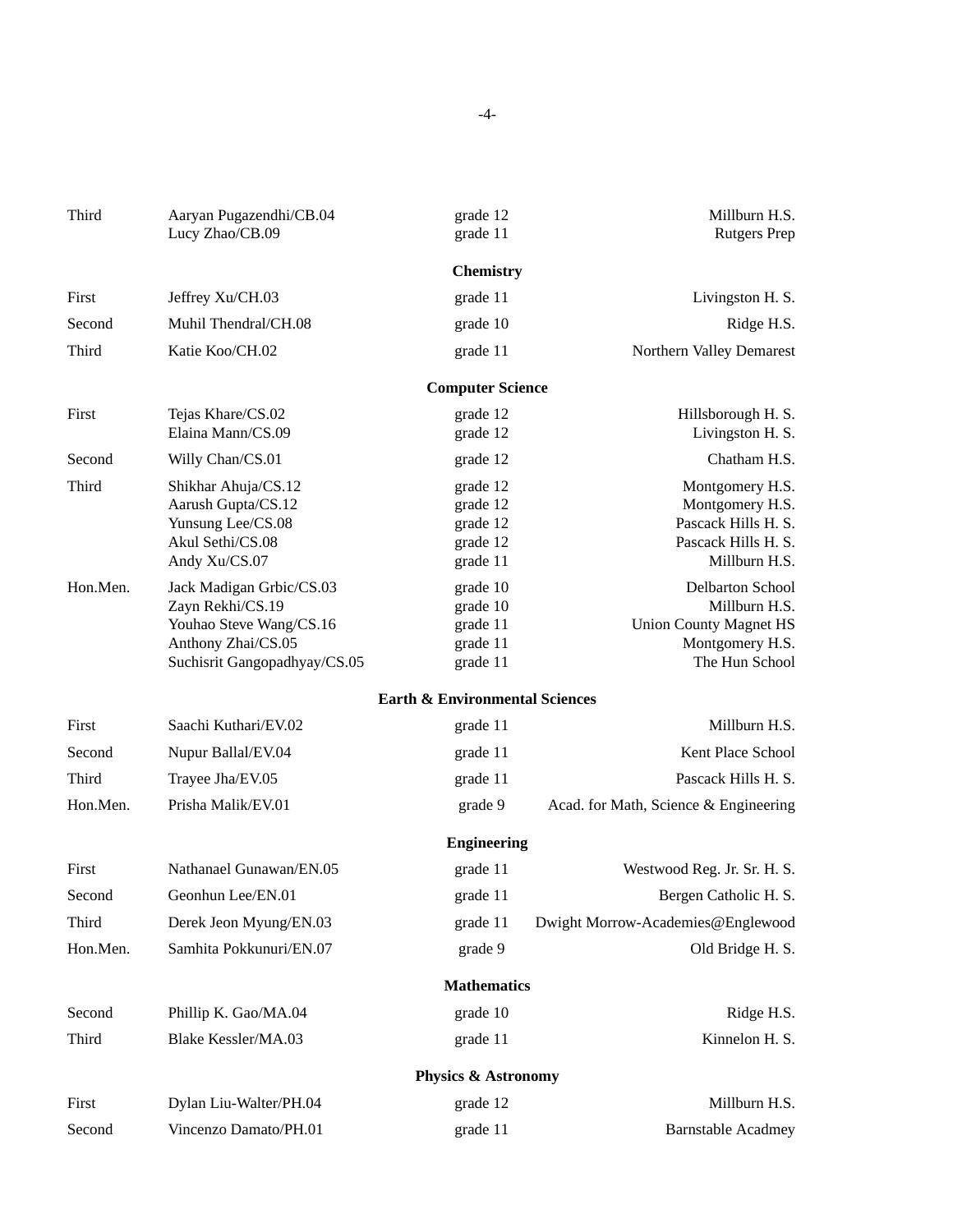|          | Zara Yu/PH.02                            | grade 12              | Kinnelon H. S.                   |
|----------|------------------------------------------|-----------------------|----------------------------------|
| Third    | Peter Gomulka/PH.03                      | grade 12              | Colonia H. S.                    |
| Hon.Men. | Max Xiong/PH.05                          | grade 10              | <b>Rutgers</b> Prep              |
|          |                                          | <b>Plant Sciences</b> |                                  |
| First    | Abigail Kushman/PS.09<br>Eric Wang/PS.03 | grade 11<br>grade 11  | Tenafly H. S.<br>Millburn H.S.   |
| Third    | Adarsh Patel/PS.01                       | grade 11              | Livingston H. S.                 |
| Hon.Men. | Emily Cao/PS.04<br>Tiffany Park/PS.04    | grade 12<br>grade 12  | Fort Lee H. S.<br>Fort Lee H. S. |

#### **PARTICIPATION AWARDS**

The NJRSF gives a special participation award to Freshmen who complete an entry in the fair, and to Seniors who have participated in the fair all four years of high school.

| Freshman Participation Award |  |
|------------------------------|--|
|                              |  |

| Ishir V Rao/BF.01       | grade 9  | Chatham H.S.                          | Dr. Yelena Naumova   |
|-------------------------|----------|---------------------------------------|----------------------|
| Emily Hickey/BS.02      | grade 9  | Summit H. S.                          | Christine Stelmach   |
| Olivia Chen/BS.04       | grade 9  | Ridge High School                     | Valerie Allimonti    |
| Aiden Wang/BS.08        | grade 9  | Home School                           | Yiqiang Wang         |
| Damien Ko/CS.06         | grade 9  | Northern Valley Demarest              | <b>Brooke Martin</b> |
| Samhita Pokkunuri/EN.07 | grade 9  | Old Bridge H. S.                      | Sateesh Pokkunuri    |
| Prisha Malik/EV.01      | grade 9  | Acad. for Math, Science & Engineering | Amit Malik           |
| Olufemi Anthony/EV.10   | grade 9  | Montclair H. S.                       | Meric Topyan         |
|                         |          | Four-year Participation Award         |                      |
| Tara Mahon/BS.05        | grade 12 | Woodbridge H.S.                       | Tina Clarke          |

Sarah M. Pajaro/BS.10 Willy Chan/CS.01 Stephen Andrews/CS.11 Katie Nguyen/PS.05

| Tina Clarke        | Woodbridge H. S. | grade 12 |
|--------------------|------------------|----------|
| Tina Clarke        | Woodbridge H. S. | grade 12 |
| Yelena Naumova     | Chatham H.S.     | grade 12 |
| Dr. Yelena Naumova | Chatham H.S.     | grade 12 |
| Tina Clarke        | Woodbridge H. S. | grade 12 |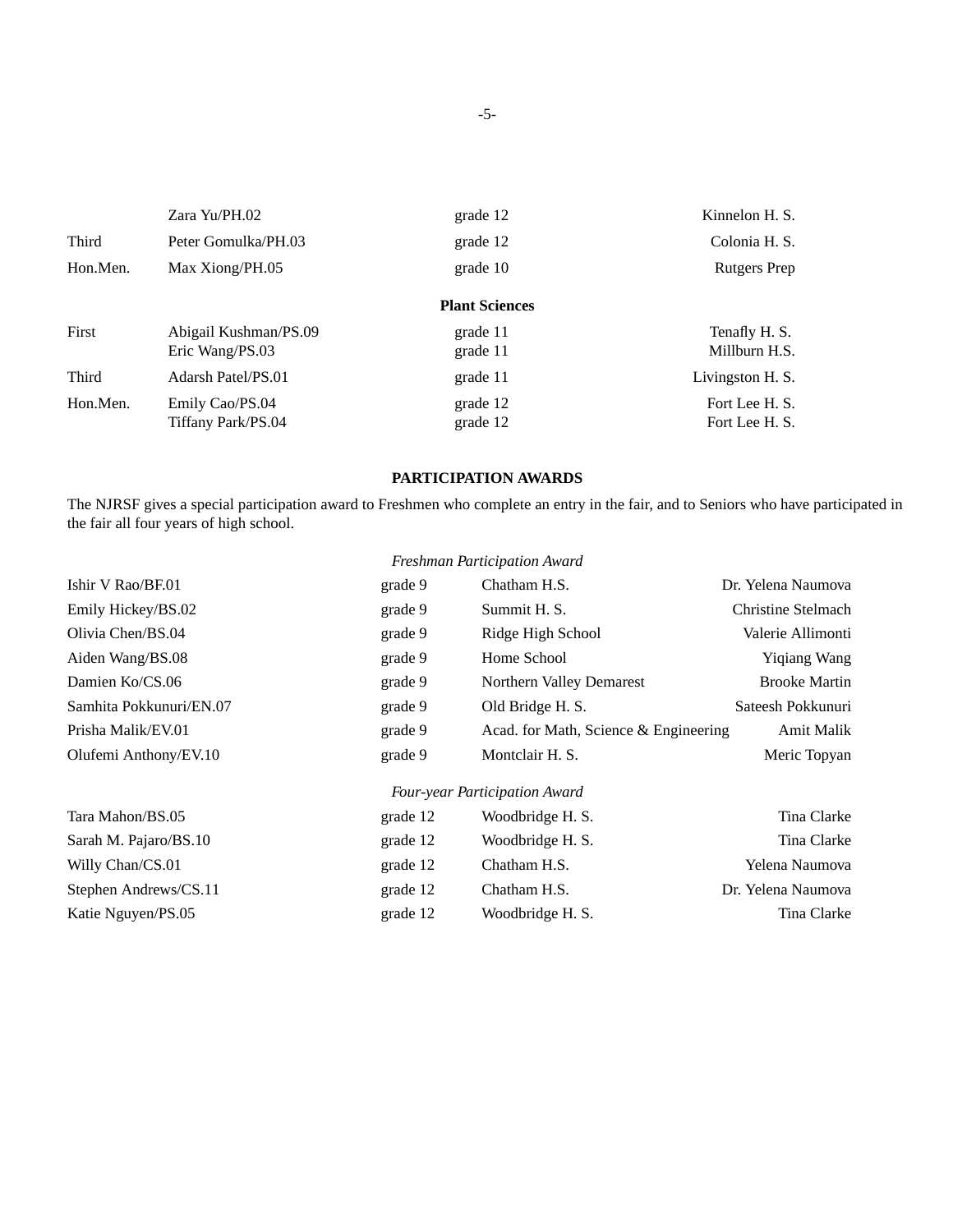# SPECIAL AWARDS

## **Biochemistry and Molecular Biology award** *FDU Student Chapter of ASBMB* Subin Pyo/CB.05 grade 10 grade 10 Tenafly H. S. **Cancer Research Awards** *Cancer Research Award, First Place* Subin Pyo/CB.05 grade 10 grade 10 Tenafly H. S. *Cancer Research Award, Second Place* Jeffrey Ho/AN.09 **grade 12** grade 12 Millburn H.S. *Cancer Research Award, Third Place* Mihir Rao/BF.04 grade 12 grade 12 Chatham H.S. **Computing Awards** *Association for Computing Machinery Award* Ryan Samuel Park/BF.02 grade 12 grade 12 Millburn H.S. Mihir Rao/BF.04 grade 12 grade 12 Chatham H.S. Oran S. Goodman/BF.14 grade 11 grade 11 The Frisch School Willy Chan/CS.01 grade 12 Chatham H.S. Tejas Khare/CS.02 **grade 12** Grade 12 Hillsborough H. S. Elaina Mann/CS.09 **grade 12** erach grade 12 Livingston H. S. **David S. Young Memorial Award** Geonhun Lee/EN.01 **grade 11** grade 11 **Bergen Catholic H. S. Field Research Awards** Saule Juskelyte/AN.10 **grade 11** and the state of the state of the state of the state of the state of the state of the state of the state of the state of the state of the state of the state of the state of the state of the Rohan Deep Sarkar/EV.06 eras grade 11 West Orange H. S. **GENIUS Olympiad Award** Prisha Malik/EV.01 **grade 9** Acad. for Math, Science & Engineering **Geoscience Awards** Nupur Ballal/EV.04 **grade 11** Series and the series of the series of the series of the series of the series of the series of the series of the series of the series of the series of the series of the series of the series of Abigail Kushman/PS.09 erade 11 contract the set of the set of the set of the set of the set of the set of the set of the set of the set of the set of the set of the set of the set of the set of the set of the set of the se **IEEE NJ Young Engineer Award** *IEEE NJ Section Young Engineer Award* Yuxuan Tian/BE.06 **grade 11** Rutgers Prep Nathanael Gunawan/EN.05 grade 11 Westwood Reg. Jr. Sr. H. S. Samhita Pokkunuri/EN.07 **grade 9** Gld Bridge H. S. **In Vitro Biology Awards** Sean Woo/CB.01 grade 11 Millburn H.S. Rhea Raghu/CB.06 **grade 11 grade 11 Tenafly H. S. Innovation Awards** Yuxuan Tian/BE.06 **grade 11 Rutgers** Prep Muhil Thendral/CH.08 grade 10 grade 10 Ridge H.S. Samhita Pokkunuri/EN.07 erade 9 grade 9 Old Bridge H. S. Alana Kimball/EV.07 **grade 11** Pascack Hills H. S.

Hannah Nadel/EV.07 grade 11 Pascack Hills H. S.

-6-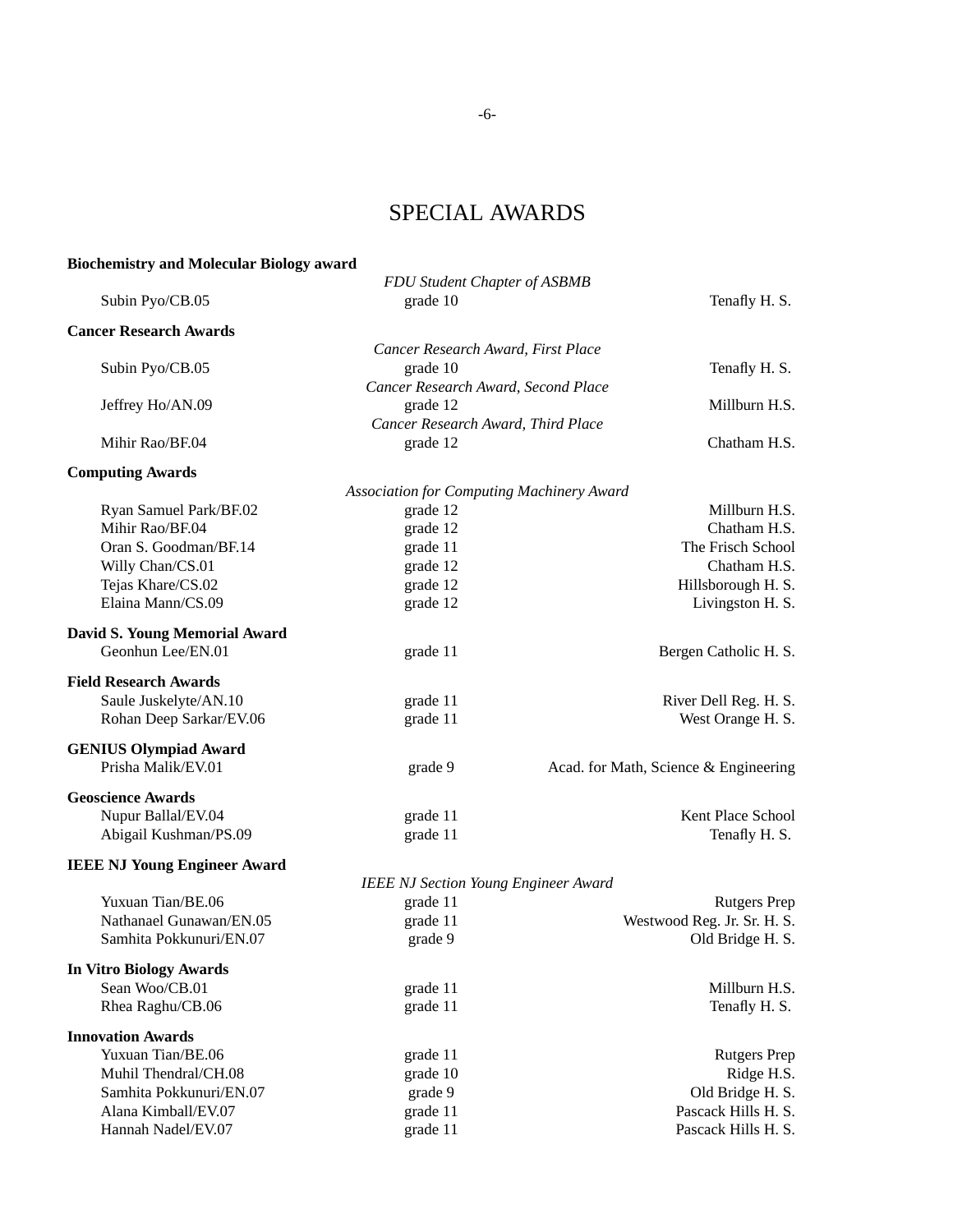| <b>Material Science Awards</b>                                |                                           |                                       |
|---------------------------------------------------------------|-------------------------------------------|---------------------------------------|
| Katie Koo/CH.02                                               | grade 11                                  | Northern Valley Demarest              |
| Muhil Thendral/CH.08                                          | grade 10                                  | Ridge H.S.                            |
| <b>Mathematics Award</b>                                      |                                           |                                       |
| William Du/MA.01                                              | grade 10                                  | <b>Delbarton School</b>               |
| Grace Yeeun Park/MA.02                                        | grade 11                                  | Palisades Park Jr./Sr. high School    |
| Joon Park/MA.02                                               | grade 10                                  | <b>Blair Academy</b>                  |
| <b>Meteorology Awards</b>                                     |                                           |                                       |
| <b>Metric Awards</b>                                          |                                           |                                       |
| <b>Mu Alpha Theta Awards</b>                                  |                                           |                                       |
| Blake Kessler/MA.03                                           | grade 11                                  | Kinnelon H. S.                        |
| Phillip K. Gao/MA.04                                          | grade 10                                  | Ridge H.S.                            |
|                                                               |                                           |                                       |
| <b>NASA Earth System Science Awards</b><br>Anthony Zhai/CS.05 | grade 11                                  | Montgomery H.S.                       |
| Suchisrit Gangopadhyay/CS.05                                  | grade 11                                  | The Hun School                        |
| Rohan Deep Sarkar/EV.06                                       | grade 11                                  | West Orange H. S.                     |
|                                                               |                                           |                                       |
| <b>NOAA Pulse of the Planet Awards</b><br>Aryan Gupta/EN.02   |                                           |                                       |
| Shristhi Sharma/EN.02                                         | grade 11                                  | John P. Stevens H. S.                 |
|                                                               | grade 11                                  | John P. Stevens H. S.                 |
| <b>Psychology Awards</b>                                      |                                           |                                       |
|                                                               | American Psychological Association Award  |                                       |
| Jenny Ye/BS.01                                                | grade 12                                  | Fort Lee H. S.                        |
| Natalie Yum/BS.01                                             | grade 12                                  | Fort Lee H. S.                        |
| Sarah M. Pajaro/BS.10                                         | grade 12                                  | Woodbridge H.S.                       |
| <b>Regeneron Biomedical Science Award</b>                     |                                           |                                       |
| Ryan Samuel Park/BF.02                                        | grade 12                                  | Millburn H.S.                         |
| <b>Ricoh Sustainable Development Awards</b>                   |                                           |                                       |
| Katie Koo/CH.02                                               | grade 11                                  | Northern Valley Demarest              |
| Prisha Malik/EV.01                                            | grade 9                                   | Acad. for Math, Science & Engineering |
| <b>Statistics Awards</b>                                      |                                           |                                       |
|                                                               | <b>Statistics First Place Award</b>       |                                       |
| Nicholas Yoo/BT.03                                            | grade 10                                  | Delbarton School                      |
|                                                               | <b>Statistics Second Place Award</b>      |                                       |
| Param Malik/BT.04                                             | grade 11                                  | Academies@Englewood                   |
|                                                               | <b>Statistics Third Place Award</b>       |                                       |
| Xinyue Fan/BT.01                                              | grade 12                                  | Chatham H.S.                          |
|                                                               | <b>Statistics Honorable Mention Award</b> |                                       |
| Siyuan Bao/BT.10                                              | grade 11                                  | Tenafly H. S.                         |
| <b>Stockholm Junior Water Prizes</b>                          |                                           |                                       |
|                                                               | Water Environment Foundation Award        |                                       |
| Nupur Ballal/EV.04                                            | grade 11                                  | Kent Place School                     |